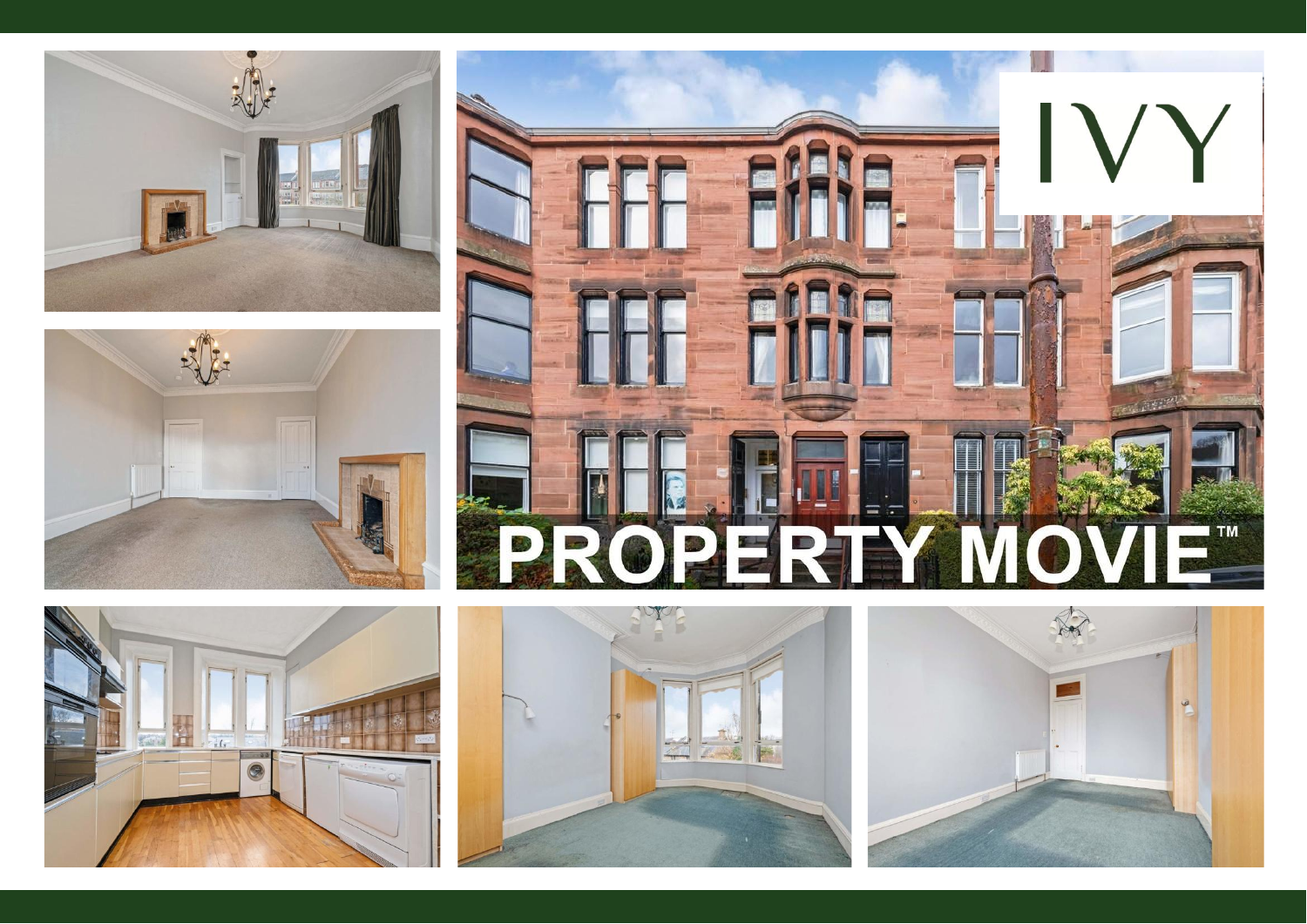





### Offers Over £225,000

| 2/1                   |
|-----------------------|
| 65 Marlborough Avenue |
| <b>Broomhill</b>      |
| Glasgow               |
| G11 7BS               |

### EPC Rating '54'

##RENOVATION PROJECT## LARGER STYLE 2 BEDROOM TOP FLOOR RED SANDSTONE TENEMENT FLAT BEAUTIFULLY POSITIONED ON THE CUL-DE-SAC, OVAL STRETCH OF MARLBOROUGH AVENUE IN THE THE LEAFY WEST END DISTRICT OF BROOMHILL WITH ENVIABLE CENTRAL PLEASURE GARDENS.

Locally there is a superb selection of cafes, delis, restaurants and specialist shopping together with Naseby Park nearby and Victoria Park just a 2 & 5 minute walk respectively. There is excellent local, convenience shopping on Crow Road, a Co-op at Broomhill Shopping Centre and more comprehensive shopping at Crow Road retail Park for Marks and Spencers, Boots, Argos and Sainsburys. Hyndland Train Station is just 10 minutes walk for direct routes to both Glasgow and Edinburgh city centres and the number 4 bus runs from Crow Road & Clarence Drive for Hyndland, Byres Road and the city centre. The state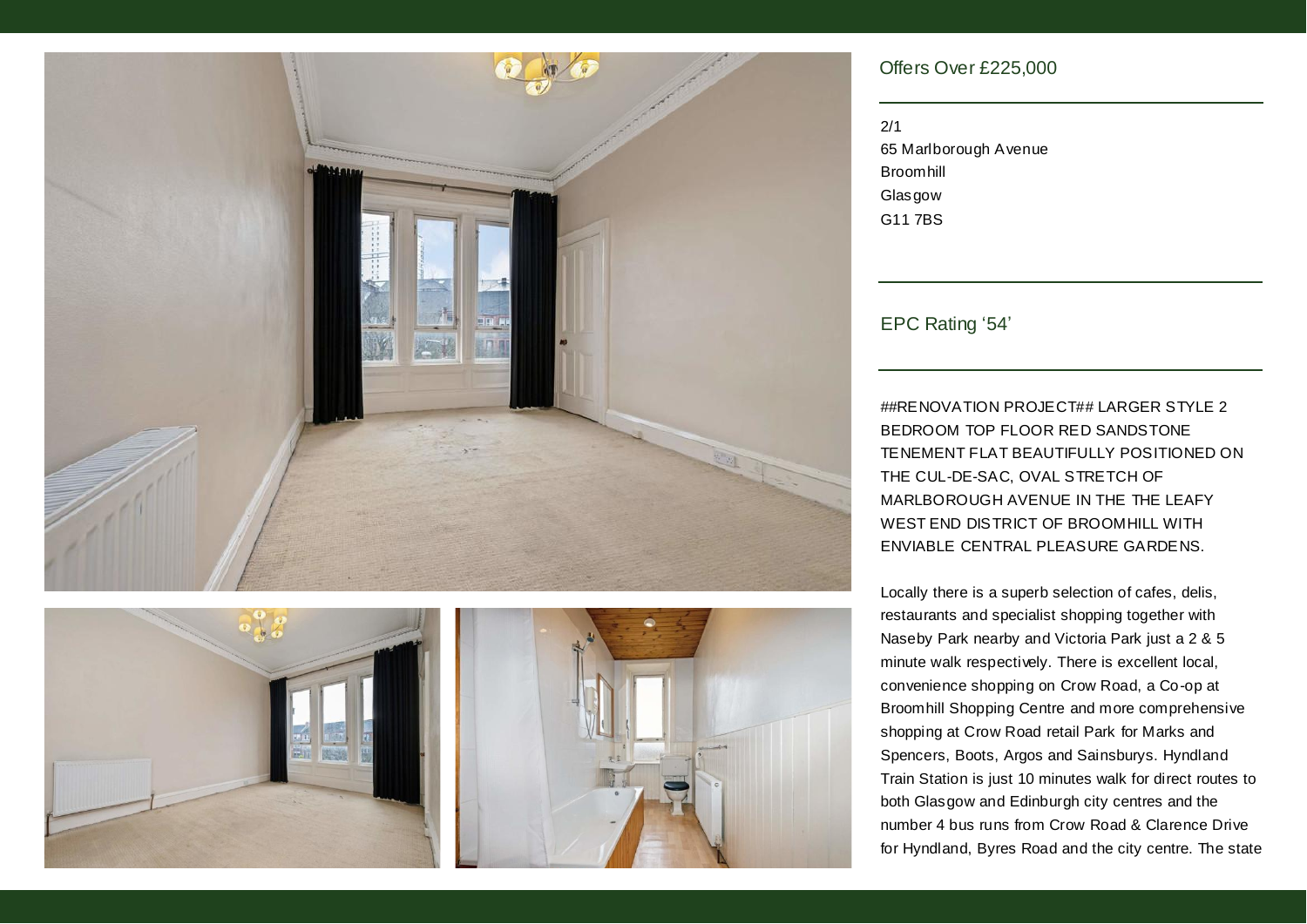



of the art Broomhill Primary School is a 3 minute walk and there is an outdoor nursery planned for the former infant campus on Randolph Road.

The building is entered via security entry and the communal close is smart and traditional. The storm door is a period folding door which folds into a recess to reveal the inner door. The accommodation comprises; long, broad reception hall with 3 storage cupboards, bay window lounge with feature fireplace and storage together with open views to the central pleasure gardens, large dining kitchen with recess and open views to the rear, master bedroom with triple window formation facing to the front with similar open views, bedroom 2 has a lovely bay window and open views to the rear and to complete the layout there is a 3 piece bathroom with over-bath shower. This property requires a degree of upgrading and presents as a fantastic opportunity to create a fabulous west end home in a leafy west end location within a fabulous red sandstone building.

Early viewing recommended.